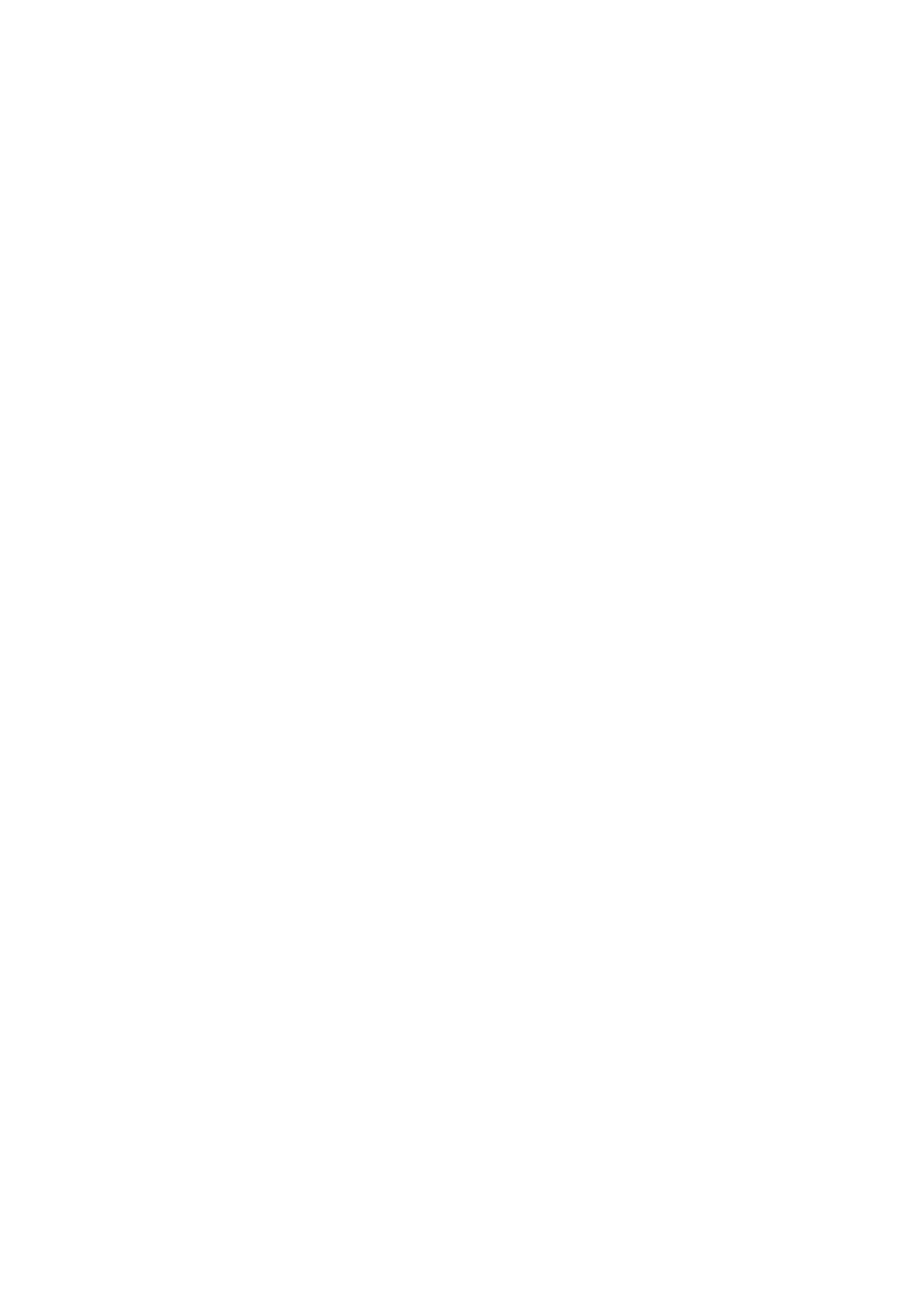The author assumes no responsibility for any errors or omissions that may appear in this document nor does it make a commitment to update the information contained herein.

Third-party brands and names are the property of their respective owners.

April 14, 1999 Taipei, Taiwan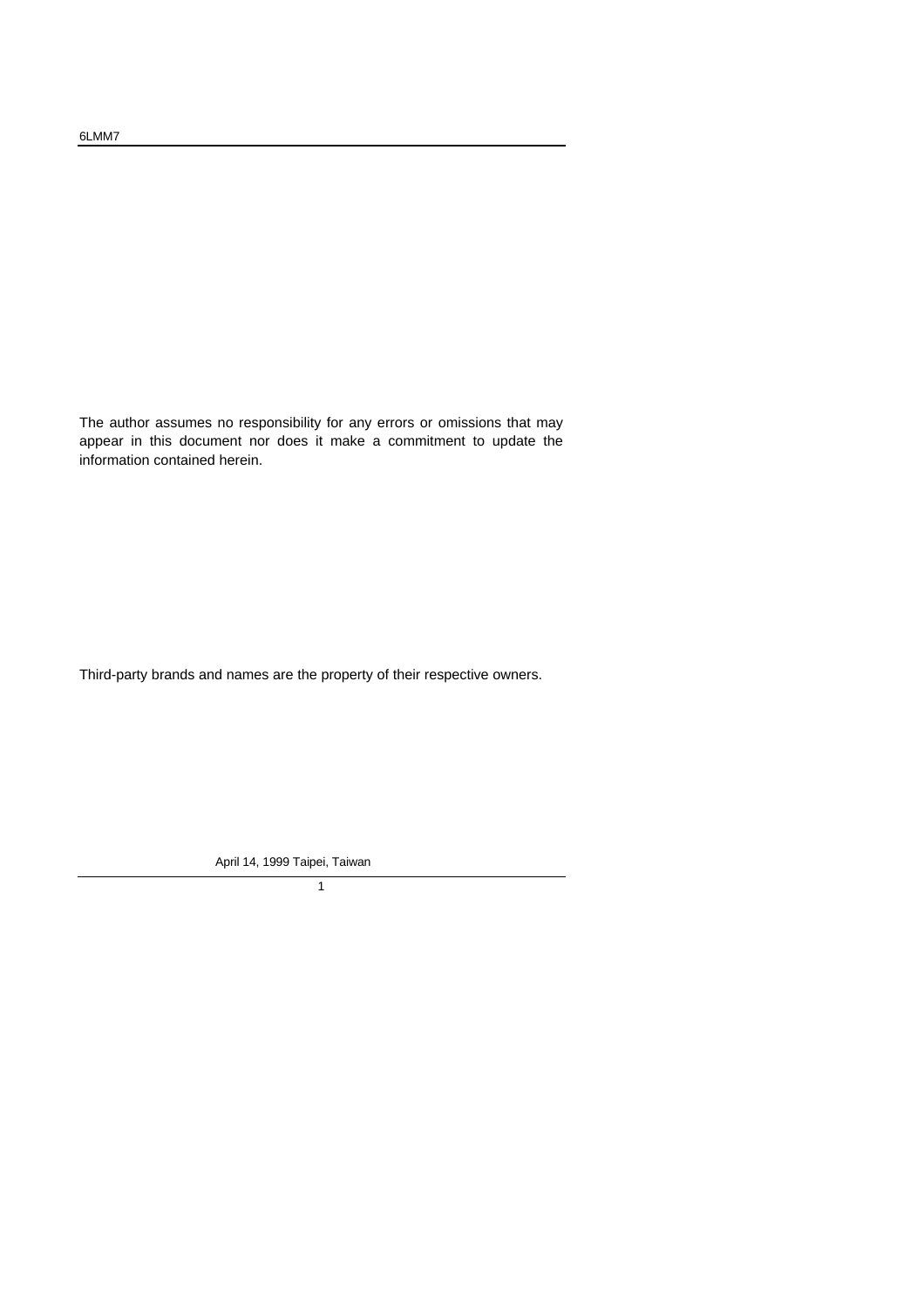# **I. Quick Installation Guide :**

# **CPU SPEED SETUP**

The default system bus speed is 66 MHz. The user can change the DIP SWITCH **(SW)** selection to set up the CPU speed for 366 - 566MHz processor.

|         |  |  |  | The CPU speed must match with the frequency RATIO. It will         |  |  |
|---------|--|--|--|--------------------------------------------------------------------|--|--|
|         |  |  |  | cause system hanging up if the frequency RATIO is higher than that |  |  |
| of CPU. |  |  |  |                                                                    |  |  |

| <b>FREQ. RATIO</b> | <b>DIP SWITCH (SW)</b>    |                           |                    |                           |  |  |
|--------------------|---------------------------|---------------------------|--------------------|---------------------------|--|--|
|                    | 1                         | 2                         | 3                  | 4                         |  |  |
| $X_3$              | Ο                         | X                         | Ο                  | О                         |  |  |
| X <sub>3.5</sub>   | X                         | $\pmb{\mathsf{X}}$        | О                  | $\mathbf{o}$              |  |  |
| X <sub>4</sub>     | Ο                         | O                         | $\pmb{\mathsf{X}}$ | O                         |  |  |
| $X$ 4.5            | χ                         | O                         | $\pmb{\mathsf{X}}$ | O                         |  |  |
| X <sub>5</sub>     | О                         | $\pmb{\mathsf{X}}$        | $\pmb{\mathsf{X}}$ | O                         |  |  |
| X <sub>5.5</sub>   | $\boldsymbol{\mathsf{X}}$ | $\pmb{\mathsf{X}}$        | $\pmb{\mathsf{X}}$ | $\mathbf{o}$              |  |  |
| X <sub>6</sub>     | О                         | O                         | О                  | X                         |  |  |
| X 6.5              | X                         | O                         | $\mathbf{o}$       | $\pmb{\mathsf{X}}$        |  |  |
| X <sub>7</sub>     | Ο                         | $\boldsymbol{\mathsf{X}}$ | O                  | $\boldsymbol{\mathsf{X}}$ |  |  |
| X 7.5              | $\pmb{\mathsf{X}}$        | X                         | О                  | χ                         |  |  |
| X8                 | О                         | O                         | X                  | $\pmb{\mathsf{X}}$        |  |  |
| X 8.5              | X                         | $\mathbf{o}$              | $\pmb{\mathsf{X}}$ | $\boldsymbol{\mathsf{X}}$ |  |  |
| X <sub>9</sub>     | О                         | X                         | χ                  | χ                         |  |  |
| X 9.5              | χ                         | X                         | χ                  | X                         |  |  |

 $\bullet$ <sup>*''*</sup> JP2, JP3, JP4 (Select the system speed; 66, 75, 83 MHz)

| <b>MAIN CLOCK</b> | JP4     | JP3     | JP2     |  |
|-------------------|---------|---------|---------|--|
| 66MHz             | $2 - 3$ | $2 - 3$ | $2 - 3$ |  |
| 75MHz             | $2 - 3$ | $1 - 2$ | $2 - 3$ |  |
| 83MHz             | 1-2     | $2 - 3$ | $1 - 2$ |  |

**´Note: We don' t recommend you to setup your system speed to 75 or 83MHz because these frequencies are not the standard specifications for CPU, Chipset and most of the peripherals. Whether your system can run under 75 or 83MHz properly will depend on your hardware configurations: CPU, SDRAM, Cards, etc.**

 $\overline{2}$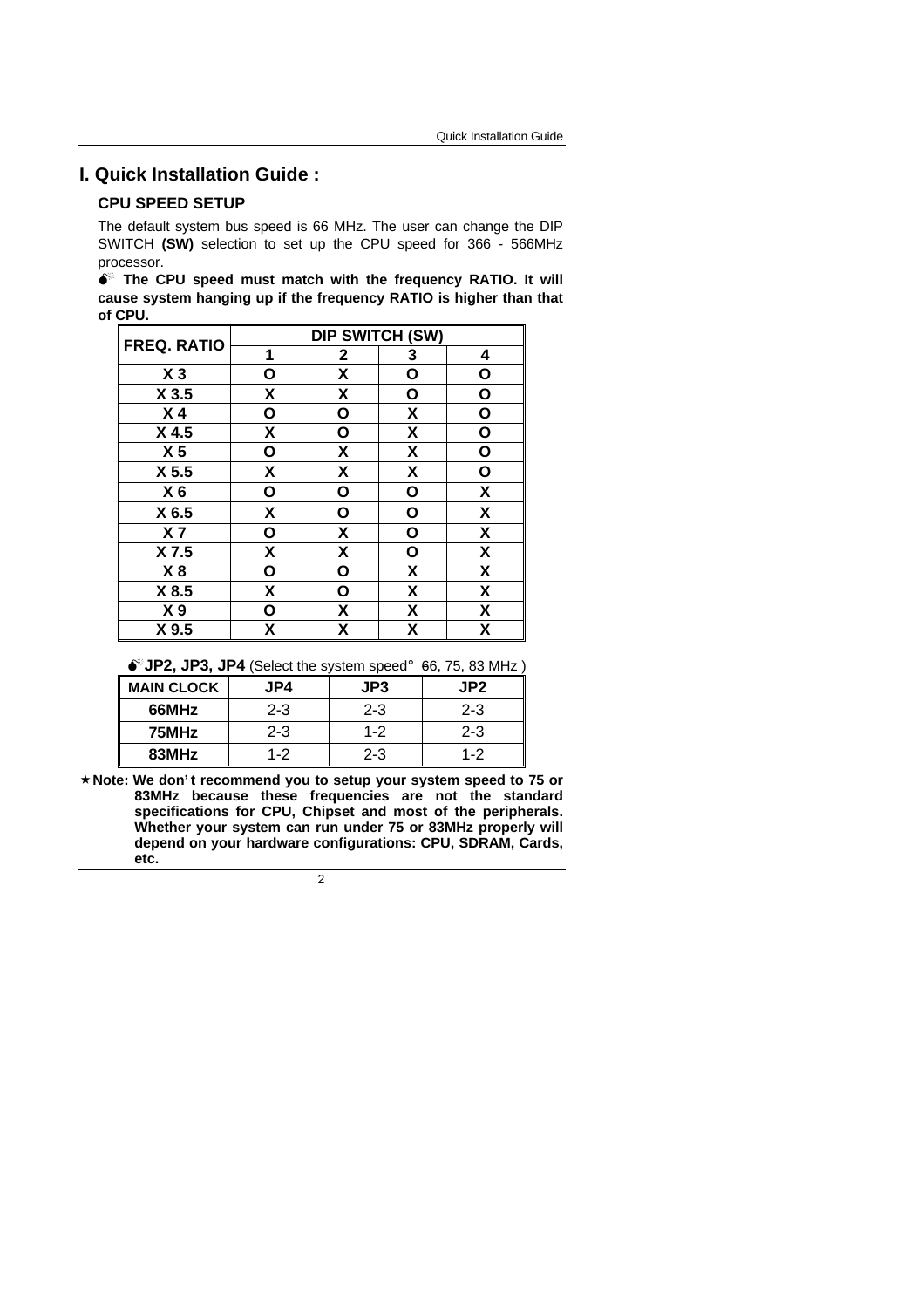1. Celeron<sup>™</sup> 366 MHz / 66MHz FSB



2. Celeron<sup> $M$ </sup> 400 MHz / 66MHz FSB



3. Celeron<sup>™</sup> 433 MHz / 66MHz FSB



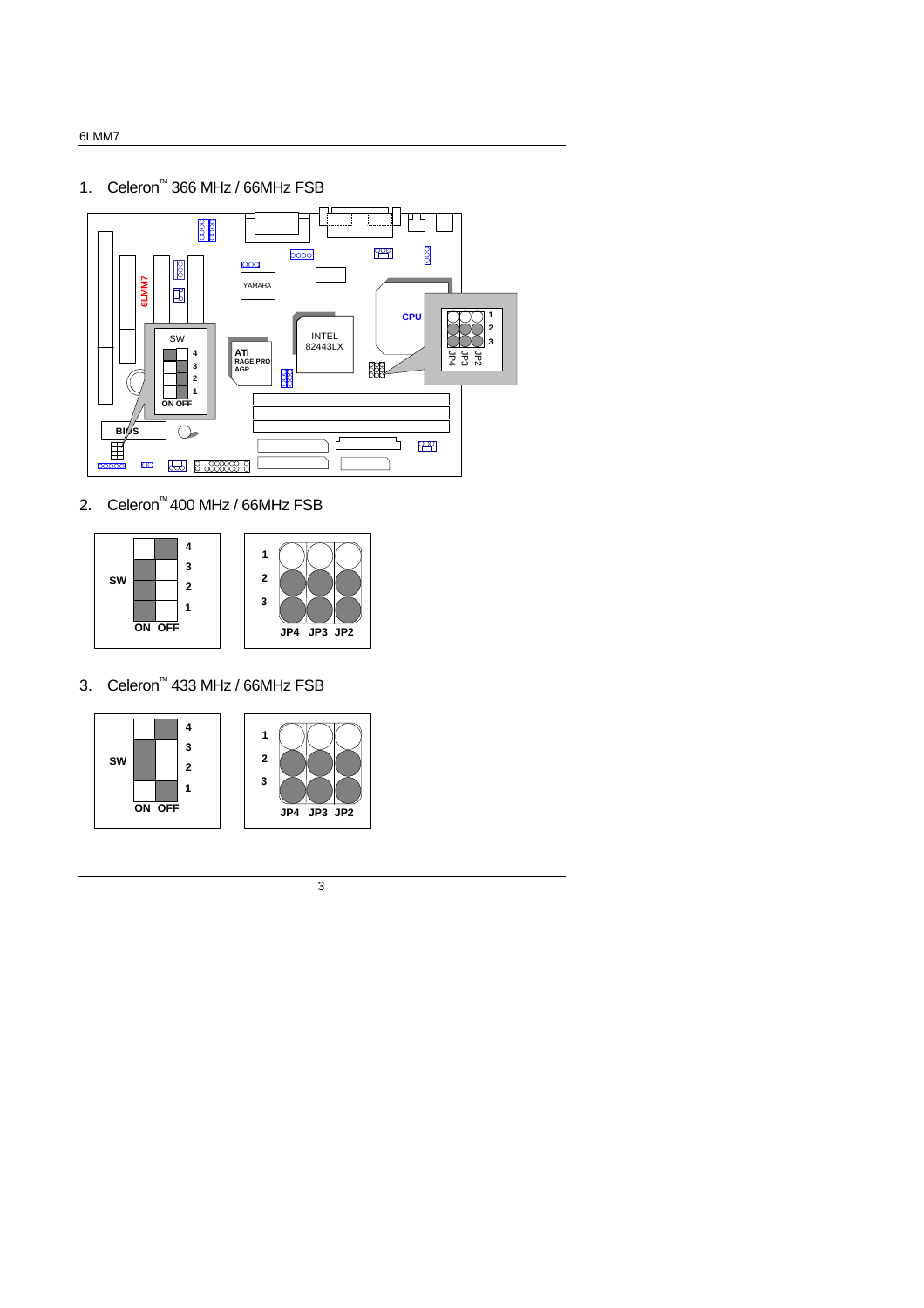4. Celeron<sup>™</sup> 466 MHz / 66MHz FSB



5. Celeron<sup> $M$ </sup> 500 MHz / 66MHz FSB



6. Celeron<sup>™</sup> 533 MHz / 66MHz FSB



7. Celeron<sup>™</sup> 566 MHz / 66MHz FSB



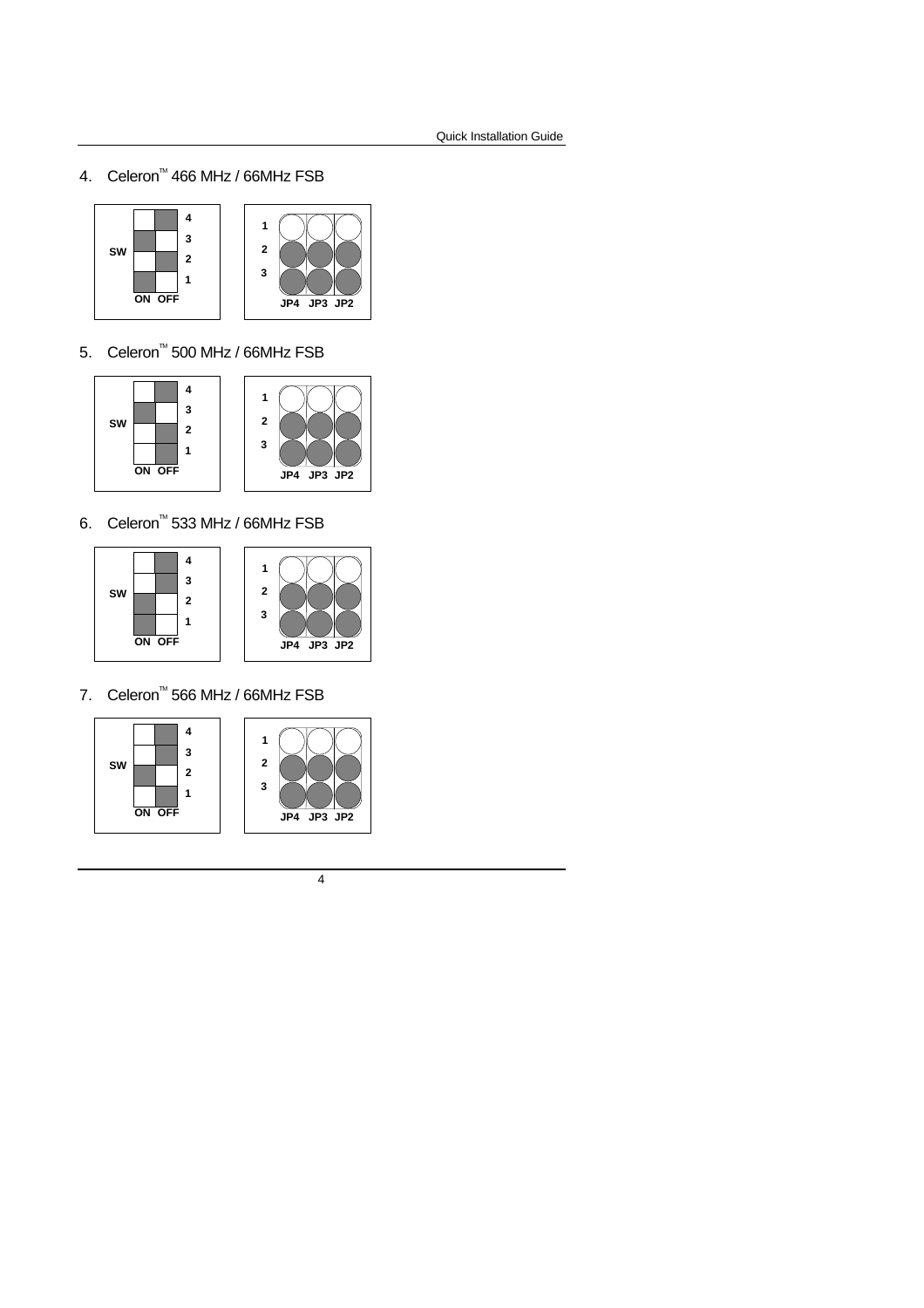6LMM7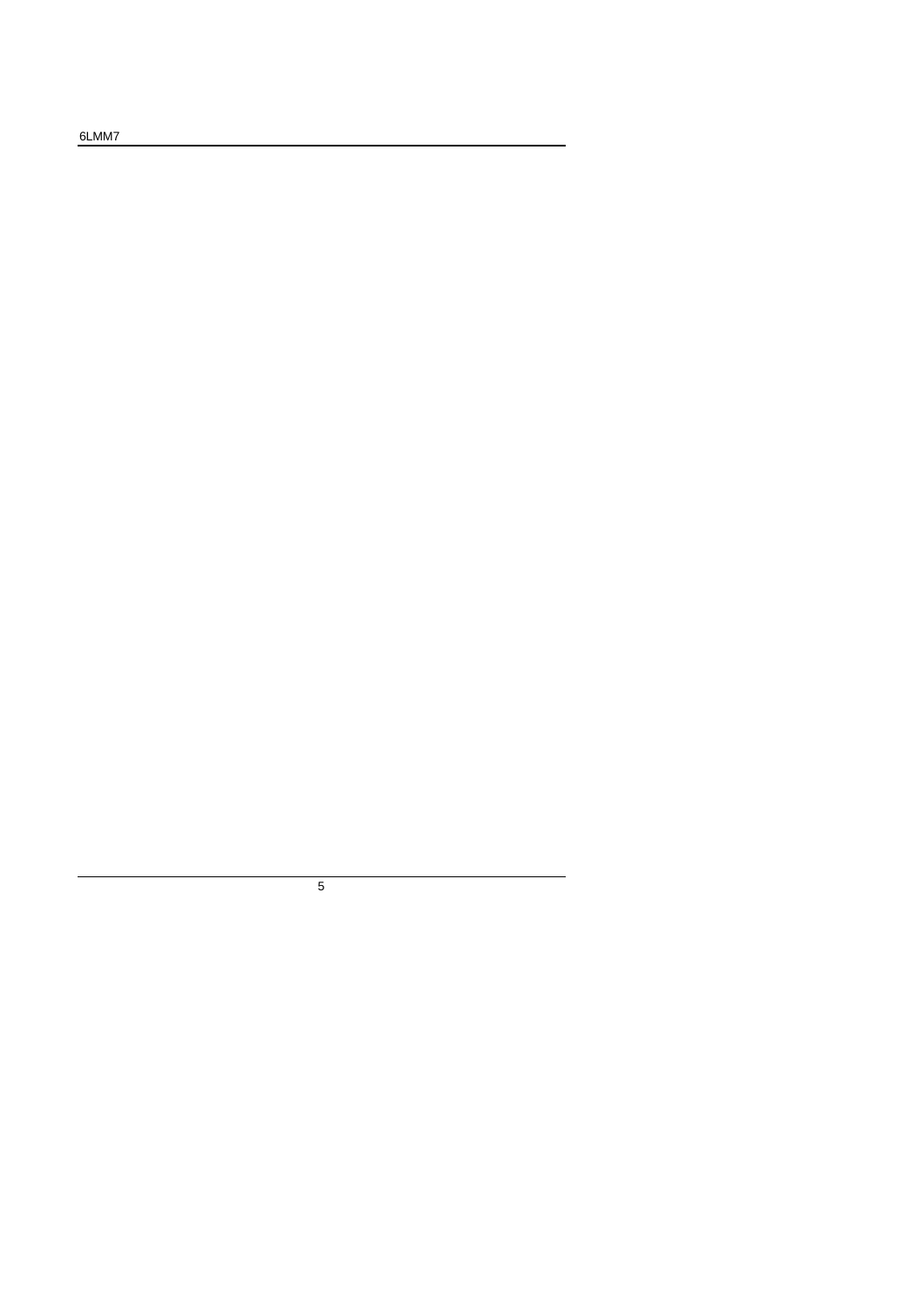# **II. Jumper setting :**

GN : Green Function Switch



### GD : Green Function LED

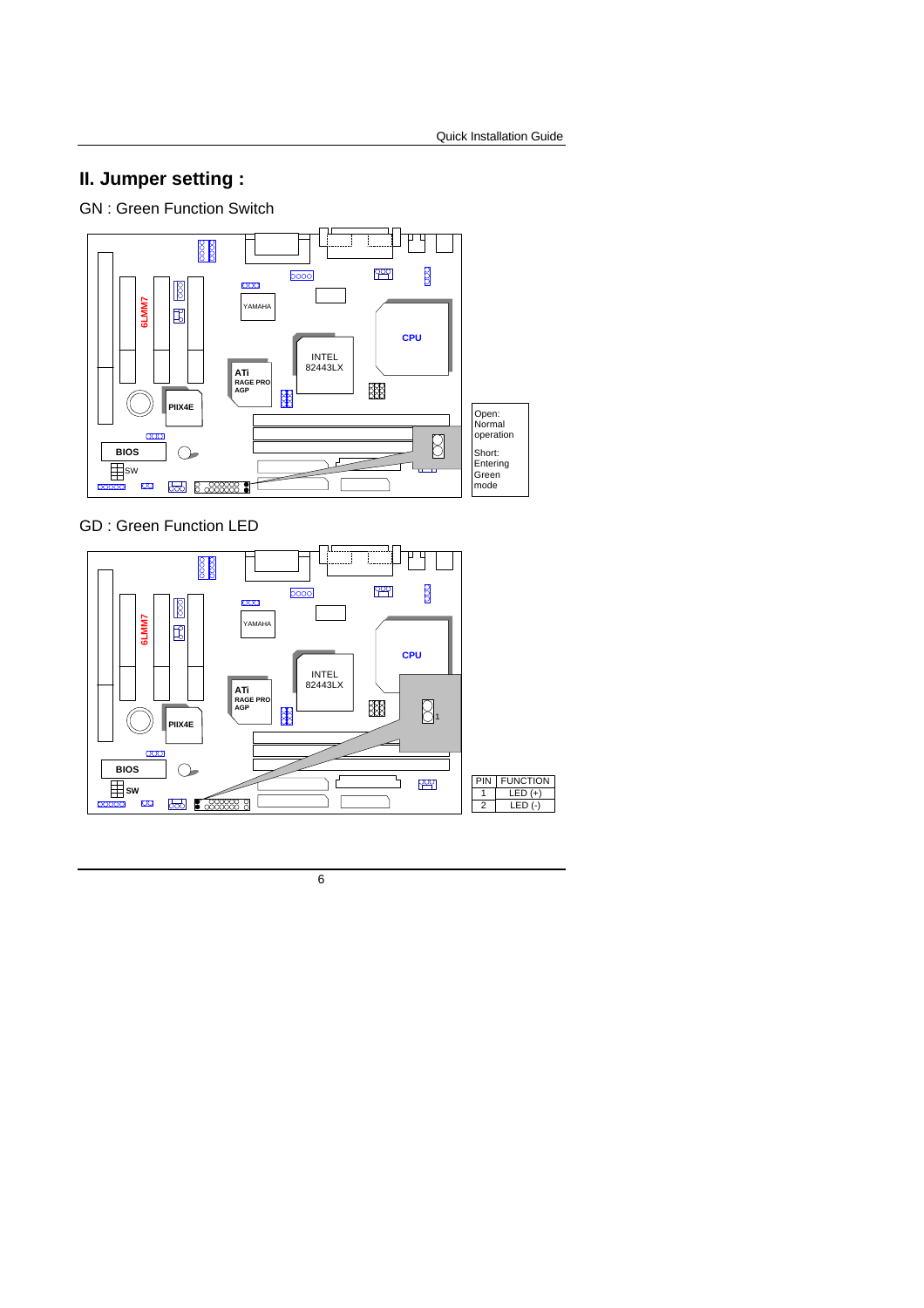HD : IDE Hard Disk Active LED





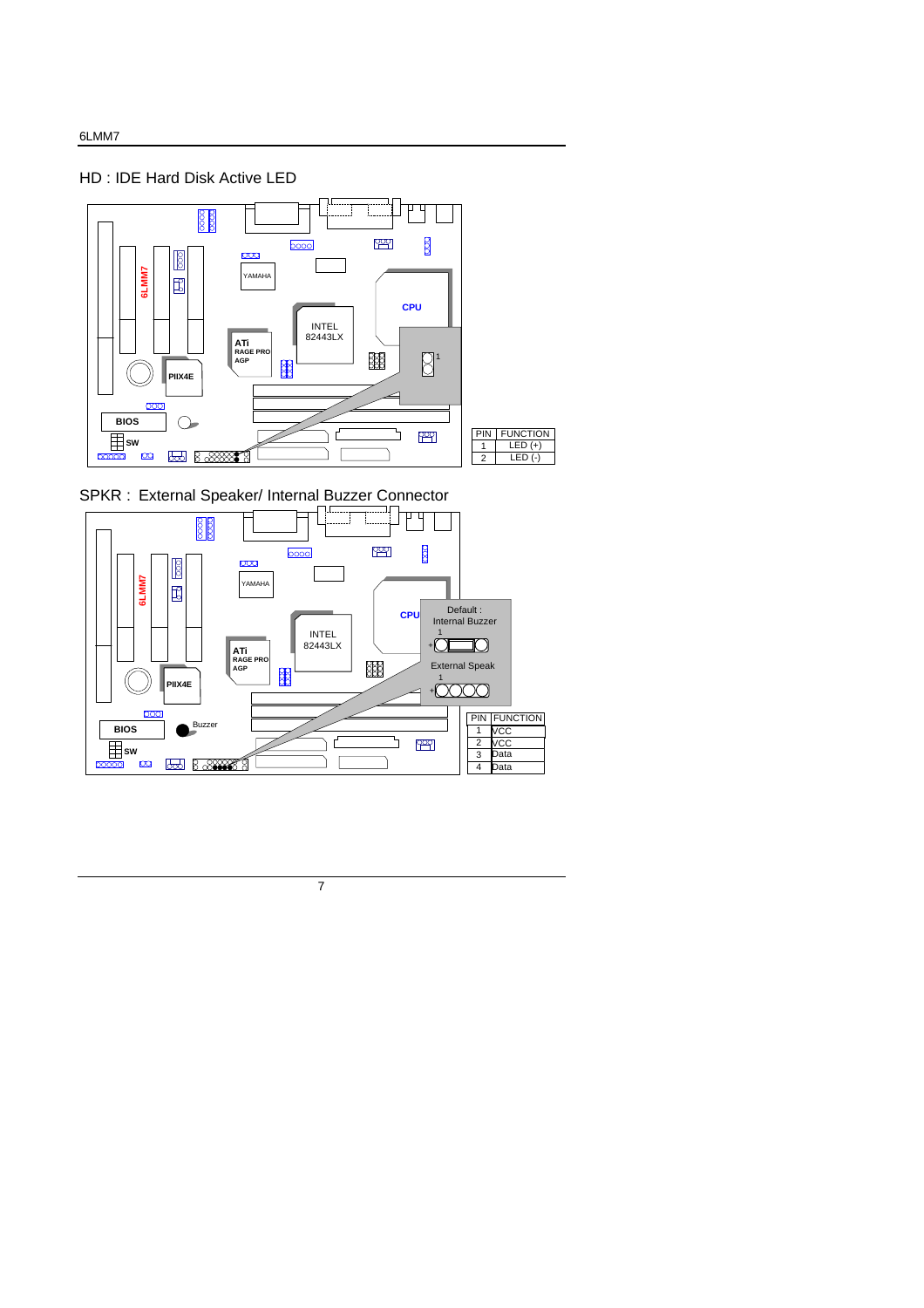

**BIOS**

 $\overline{\text{cov}}$ 

**SW**

**PIIX4E**

 $\circ$ 

**bob** 8 28888 8



88

≤



╱

า

 $\sqrt{ }$ 

 $\frac{1}{2}$ 

 $P^{\alpha}$ Ч

PIN FUNCTION 1 LED (+) 2 LED (-) 3 LED (-)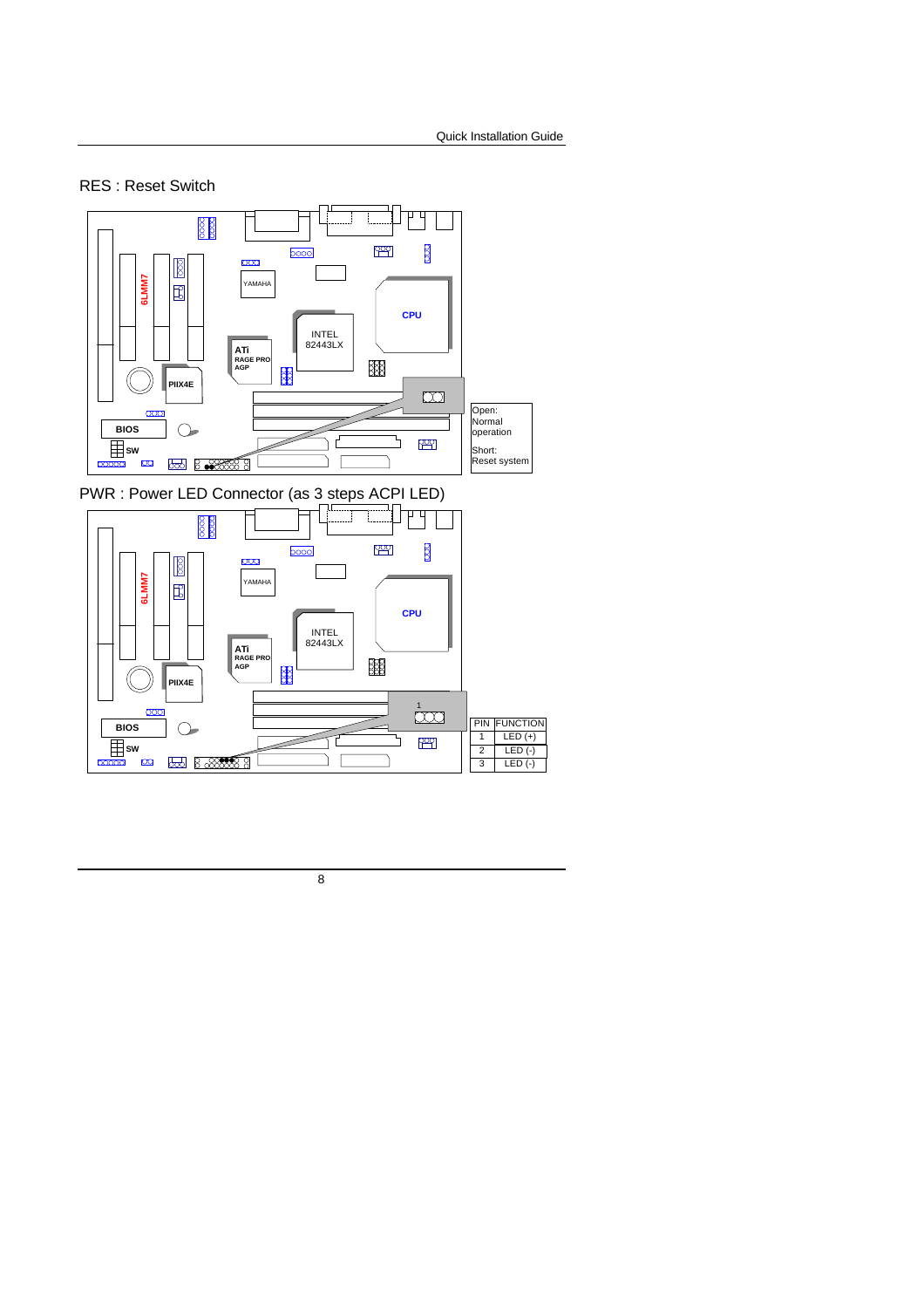PW: Soft Power Connector



# IR: Soft Power Connector (Optional)

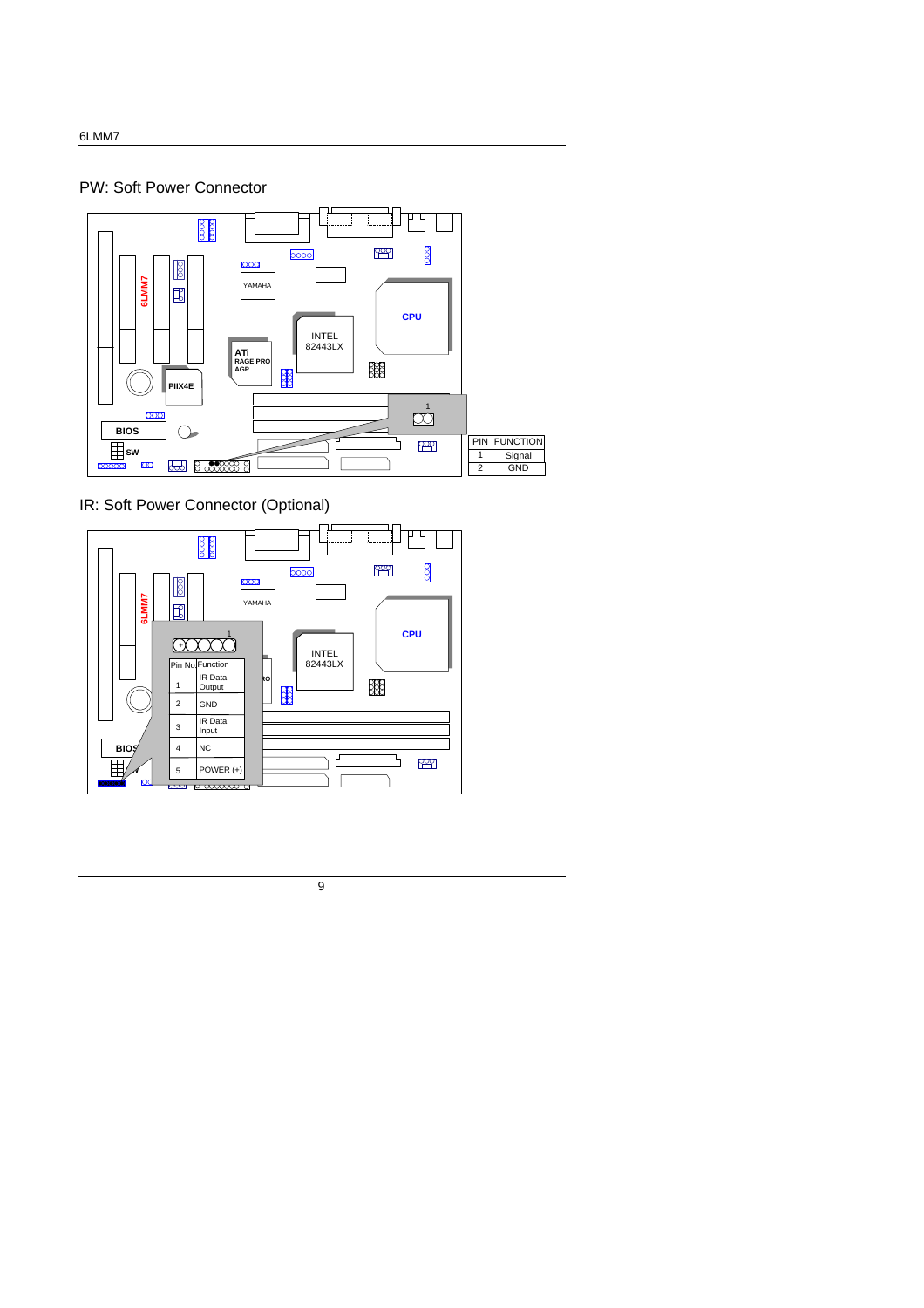PS/2 Mouse / Keyboard Connector



CPU FAN : CPU Cooling Fan Power Connector

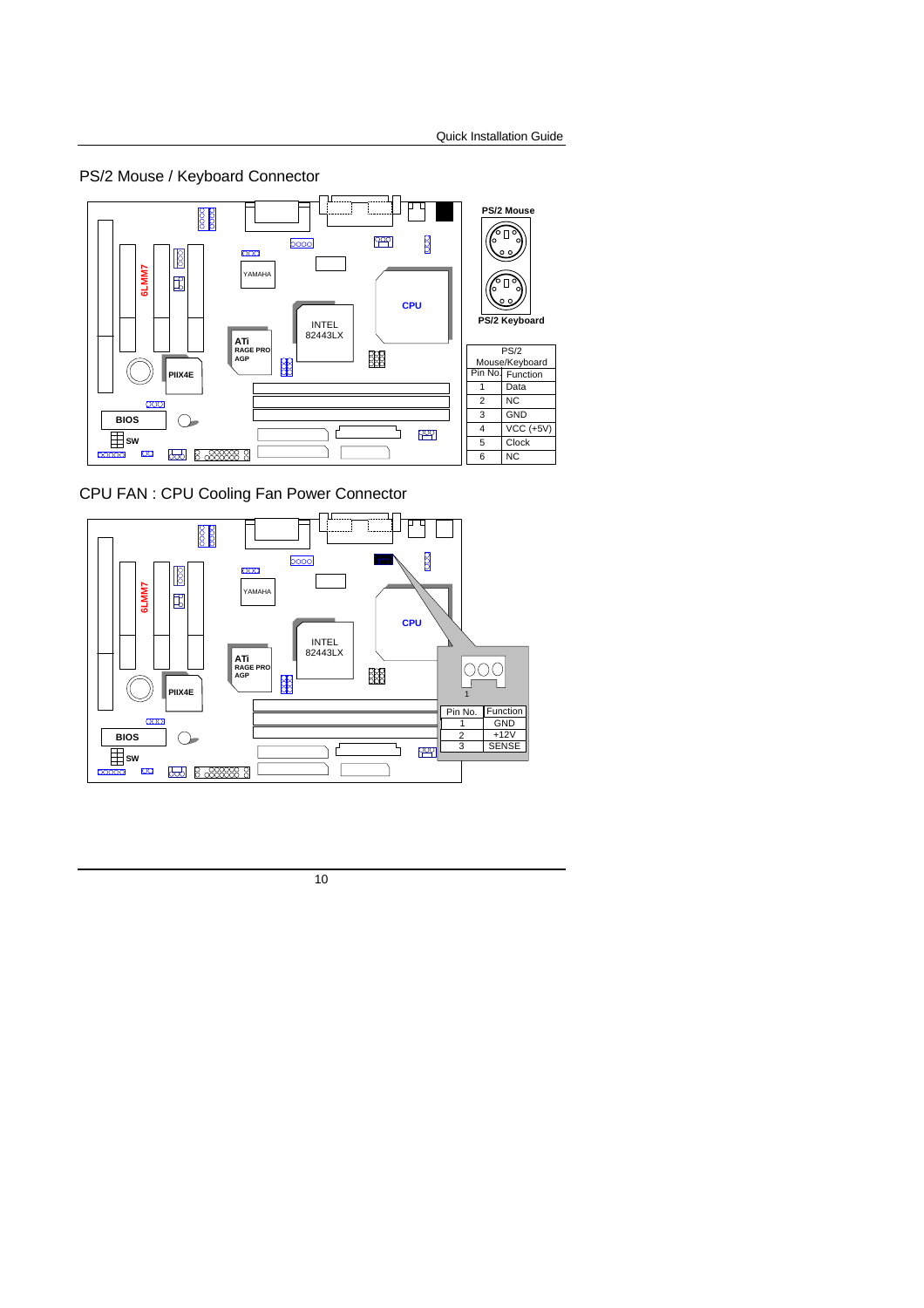POWER FAN : POWER Cooling Fan Power Connector



SYSTEM FAN : SYSTEM Cooling Fan Power Connector

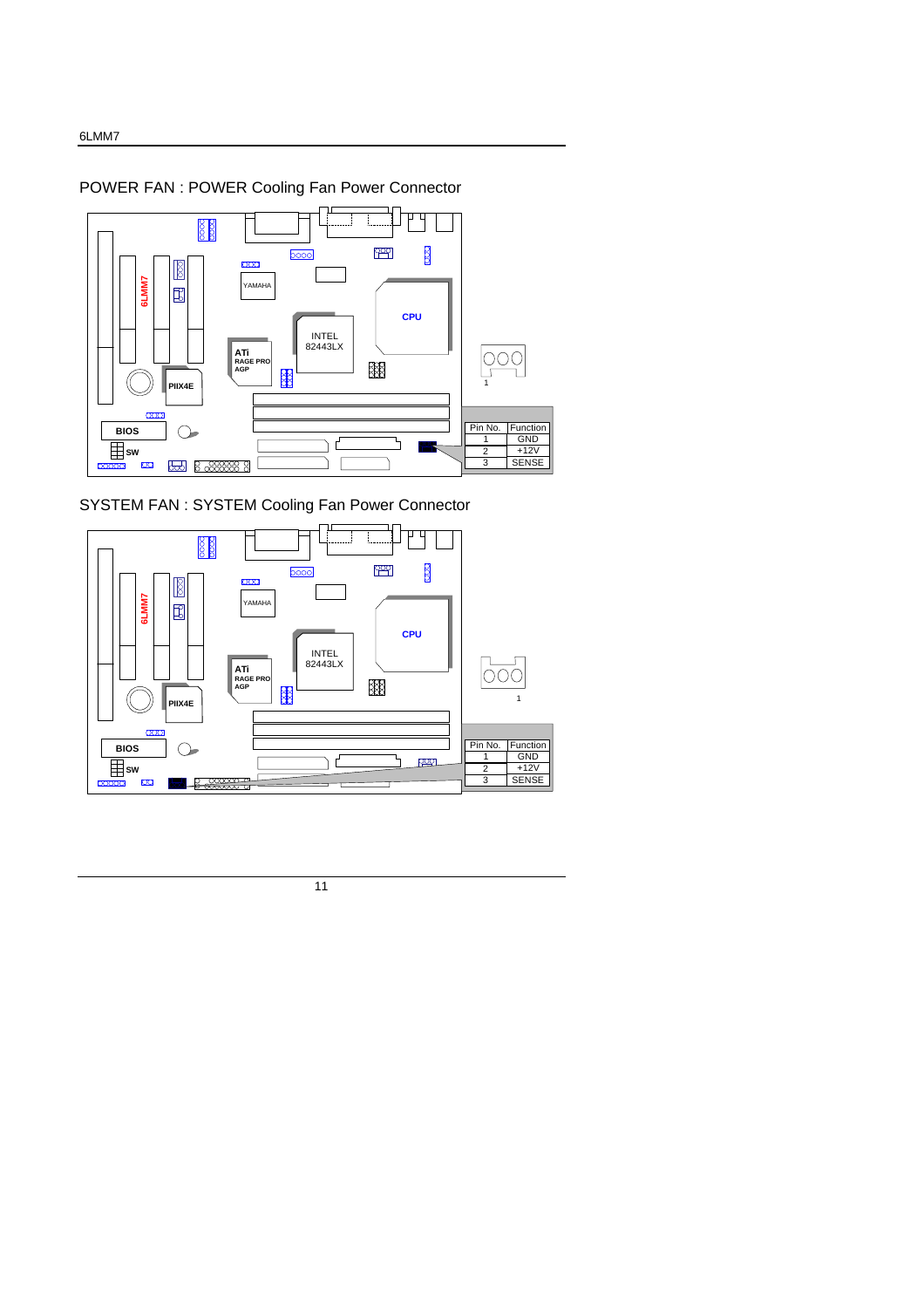

IDE1: For Primary IDE port



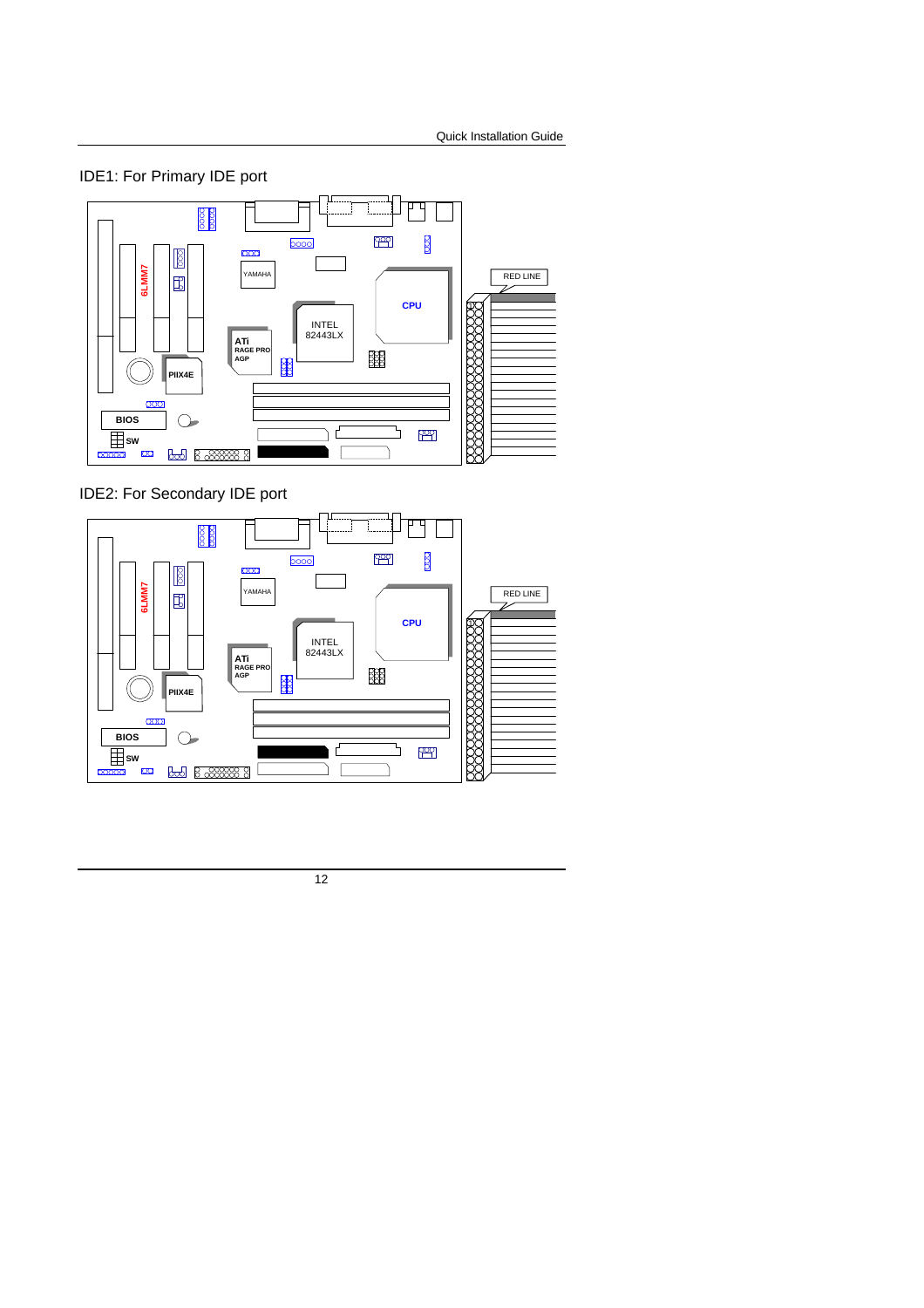#### FLOPPY : FLOPPY PORT



# ATX POWER : ATX POWER Connector

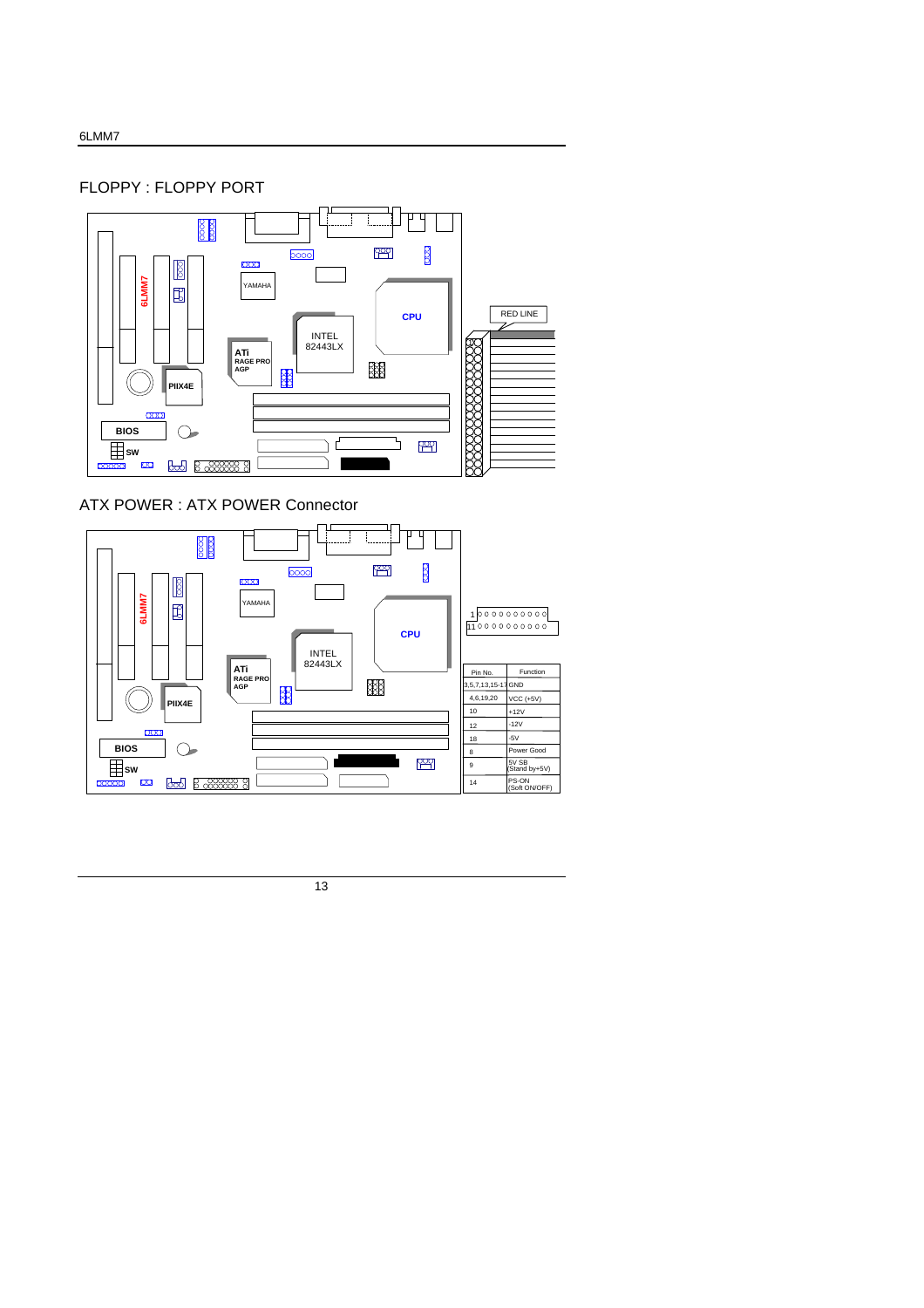LPT PORT / COM A / COM B / VGA PORT



#### GAME & AUDIO PORT

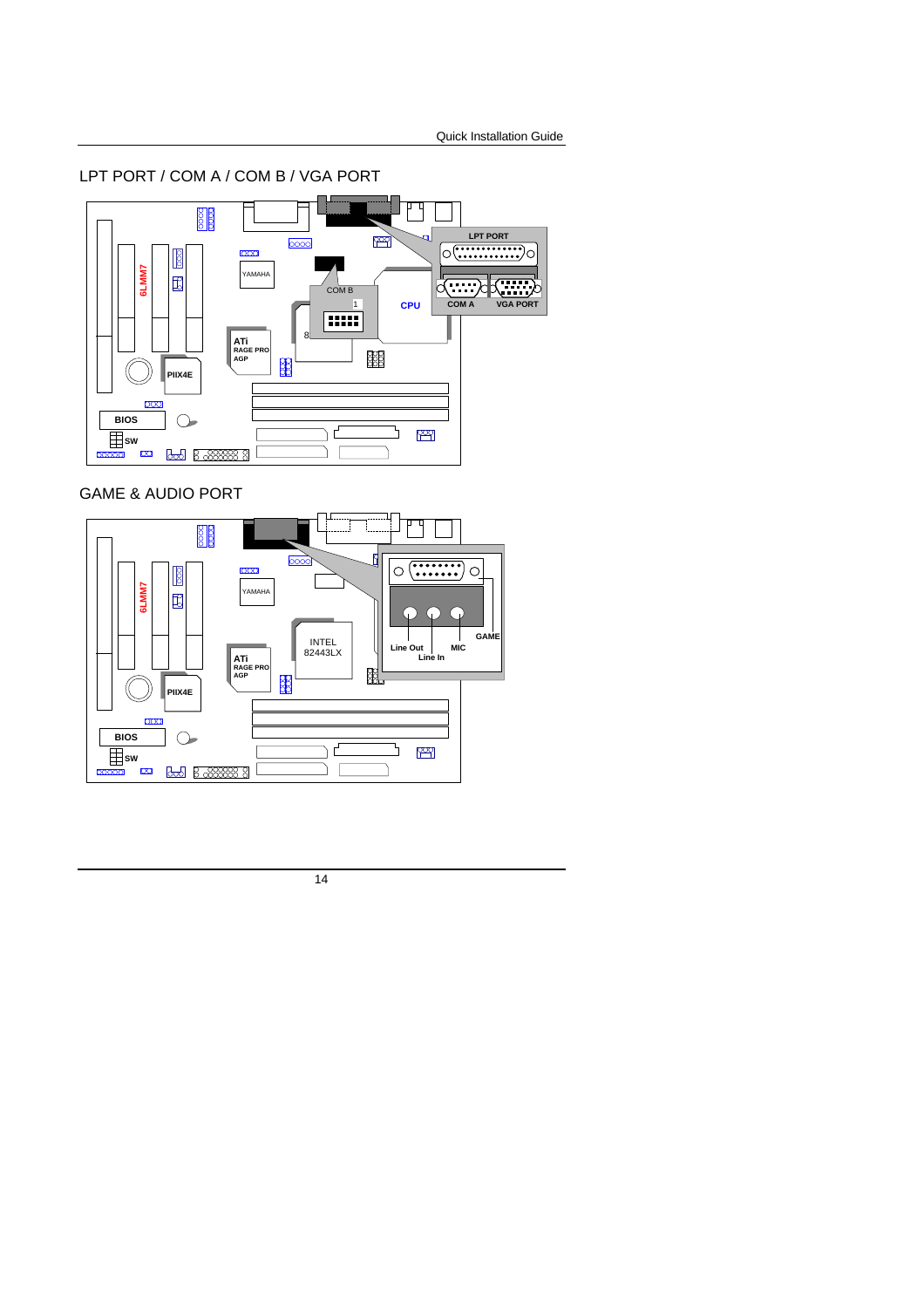# JP1 : Keyboard Power On



#### USB: USB Port

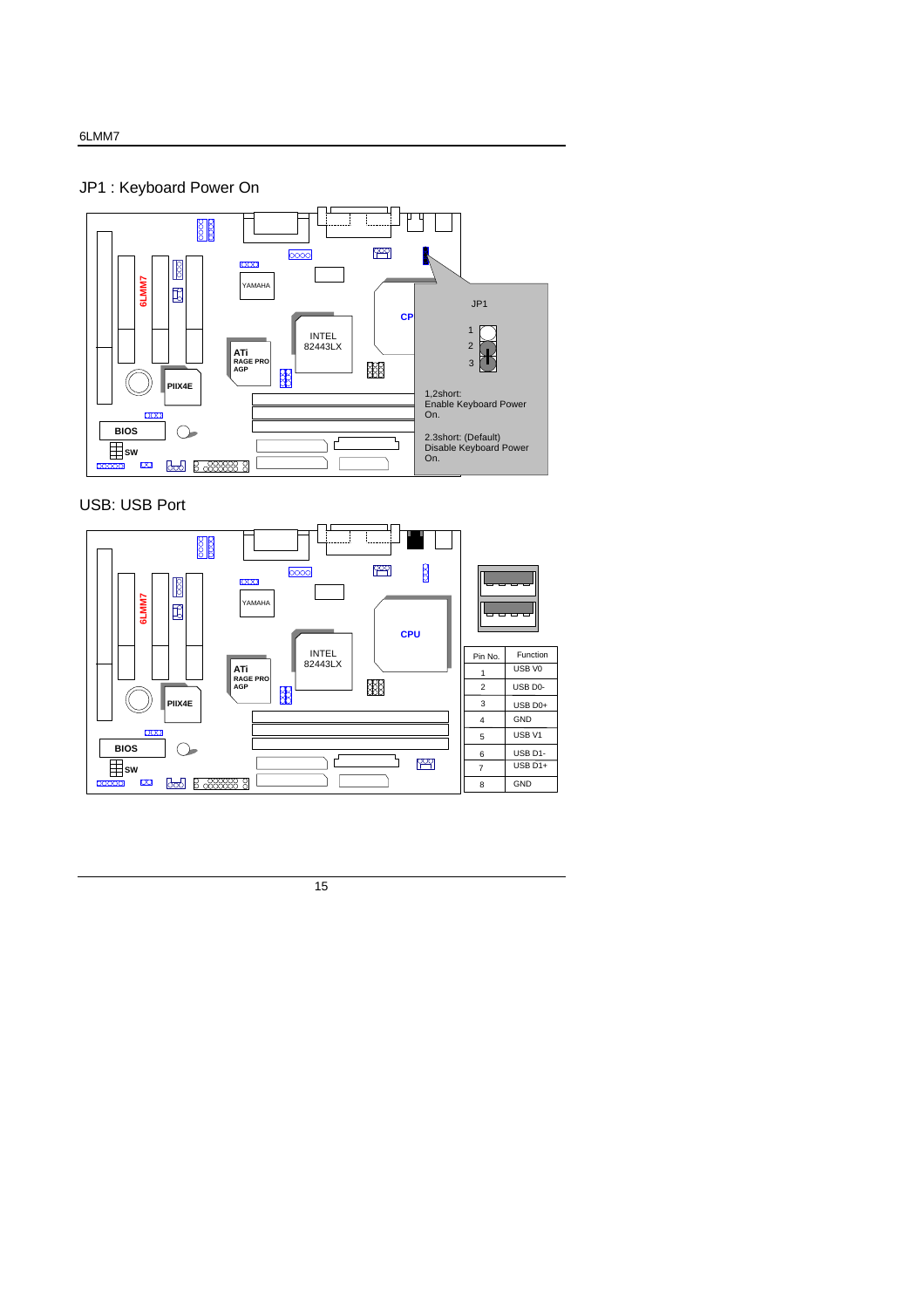



#### CN6 &JP10:CD Audio Line In

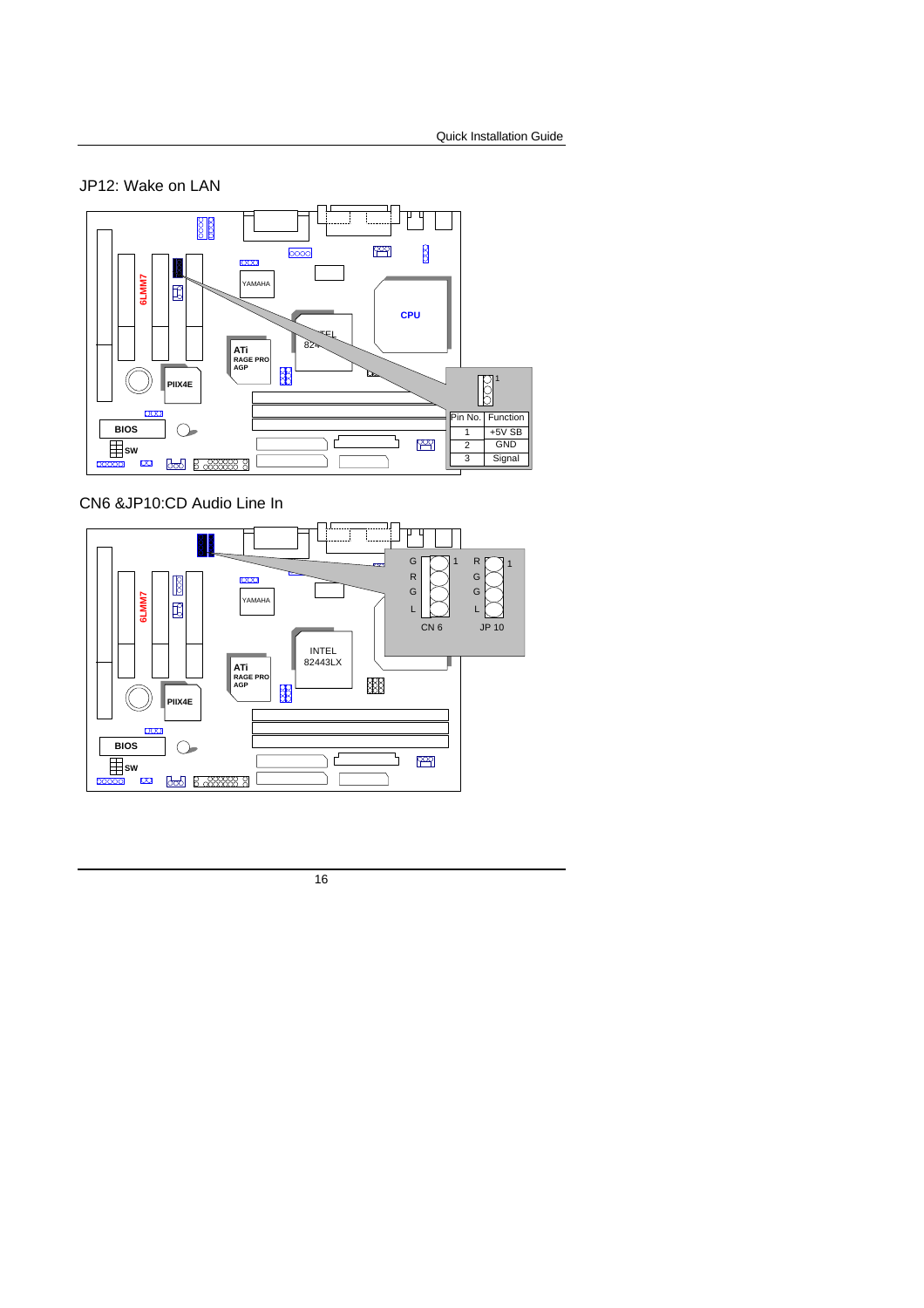JP9: Onboard Sound Function Selection



JP6: Onboard VGA Function Selection

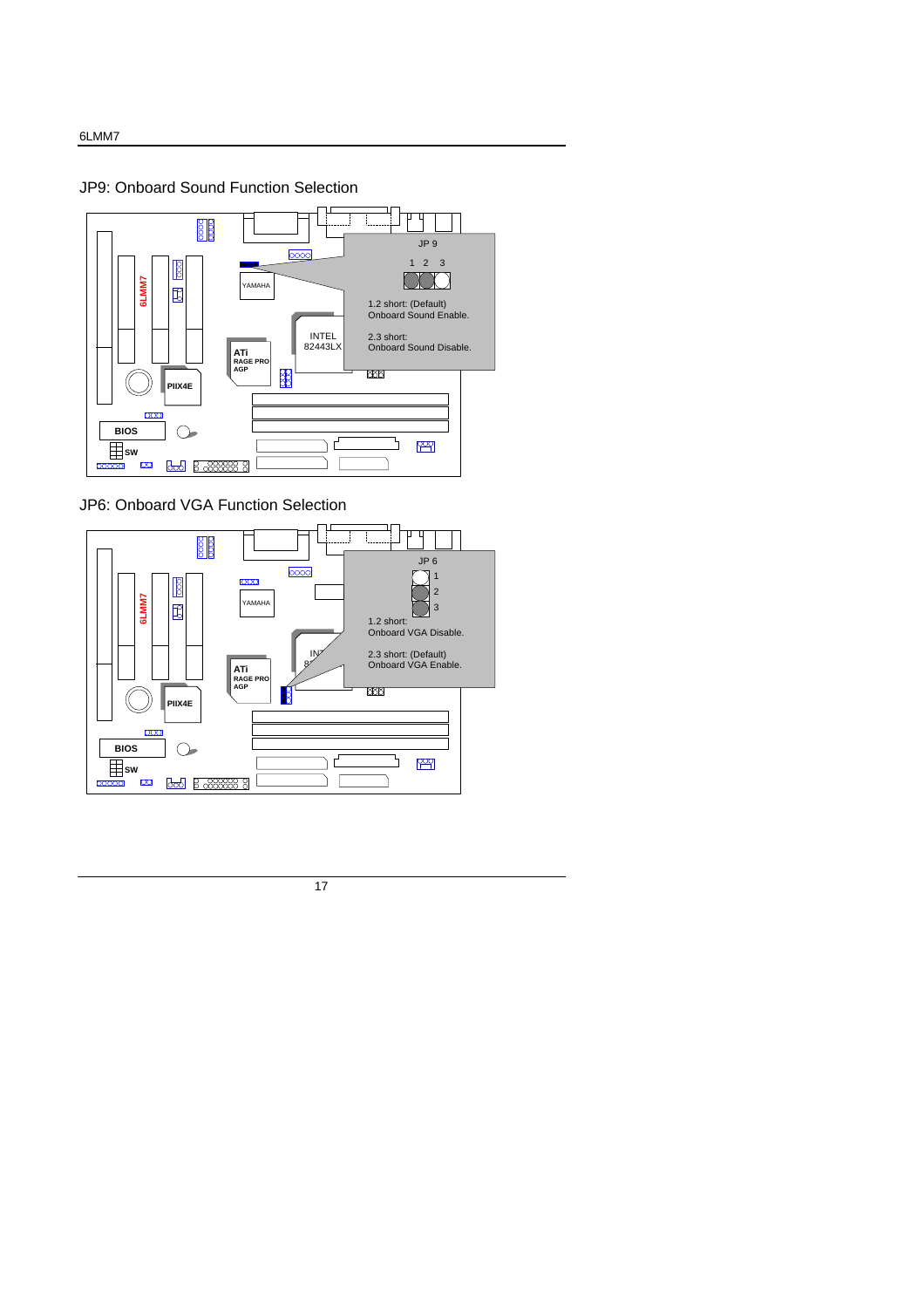JP5: Release Onboard VGA from occupying IRQ Resource (It is not to enable or disable Onboard VGA Function.)



J9:Internal Modem Card Ring PWR On

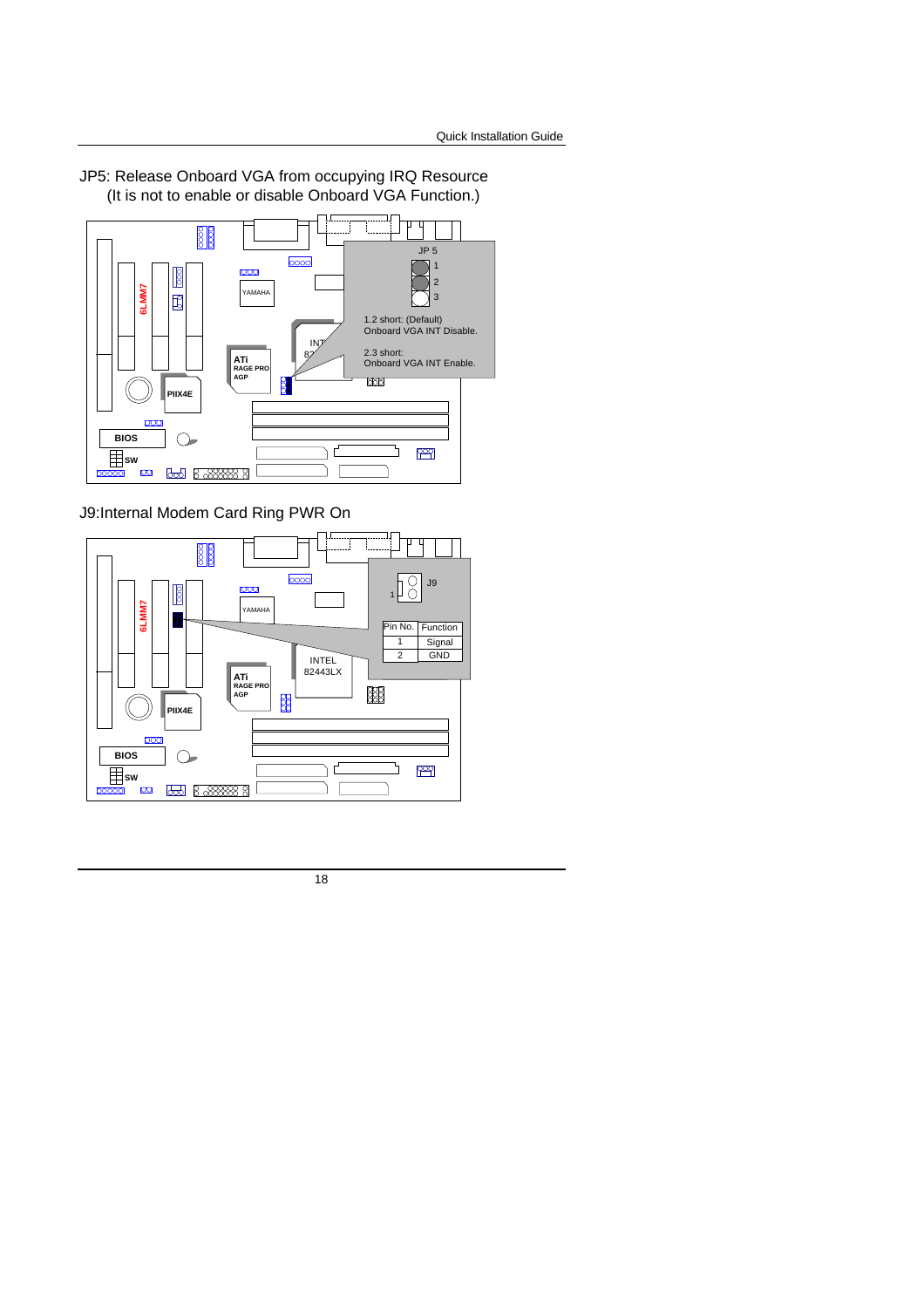#### J10:CLEAR CMOS Function



#### JP13:CASE OPEN Function

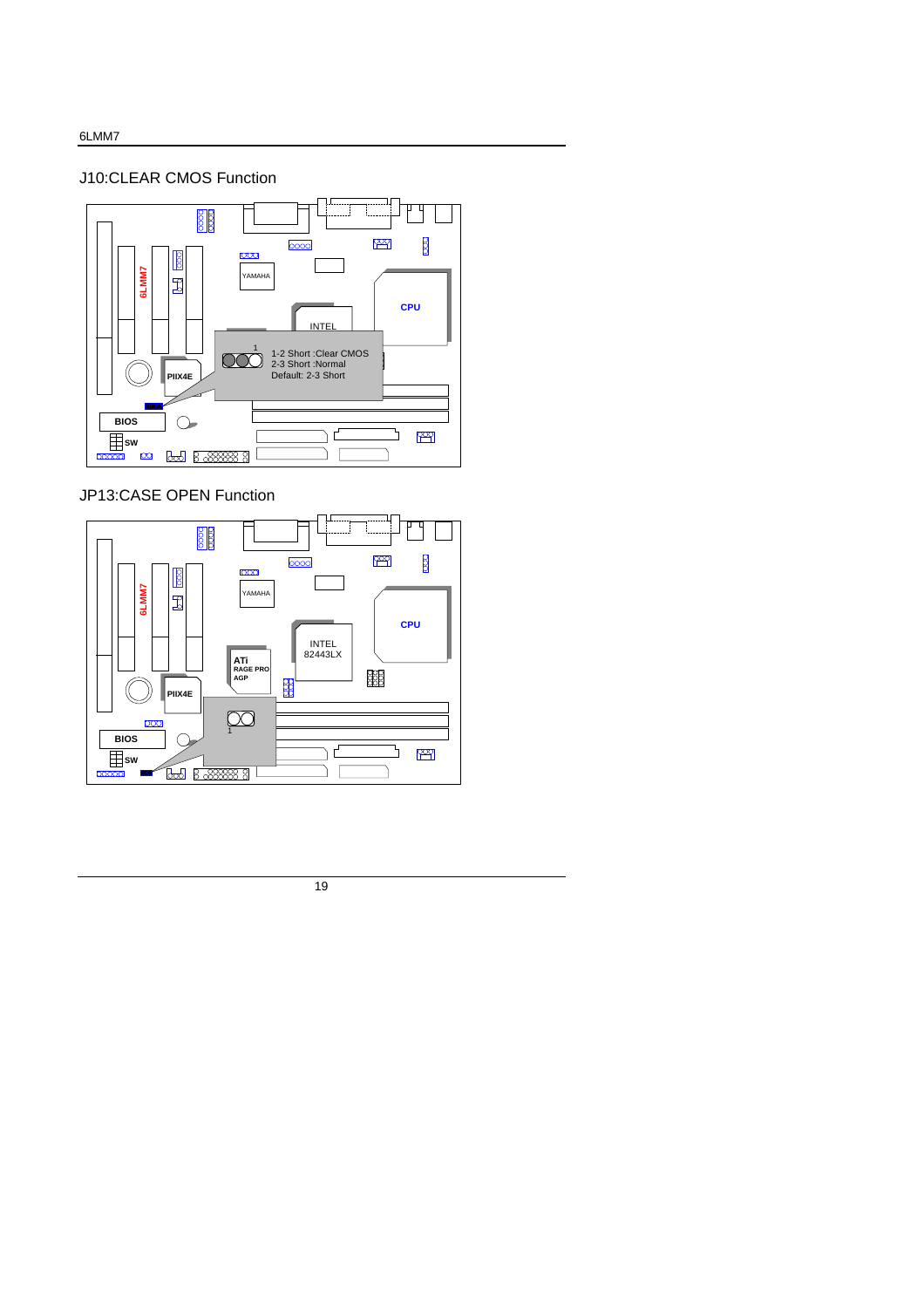TEL: The connector is for Modem with internal voice connector.



BAT1:For Battery



 $\bullet$ <sup>®</sup>Danger of explosion if battery is incorrectly replaced.

- $\bullet$  Replace only with the same or equivalent type recommended by the manufacturer.
- MDispose of used batteries according to the manufacturer' s instructions.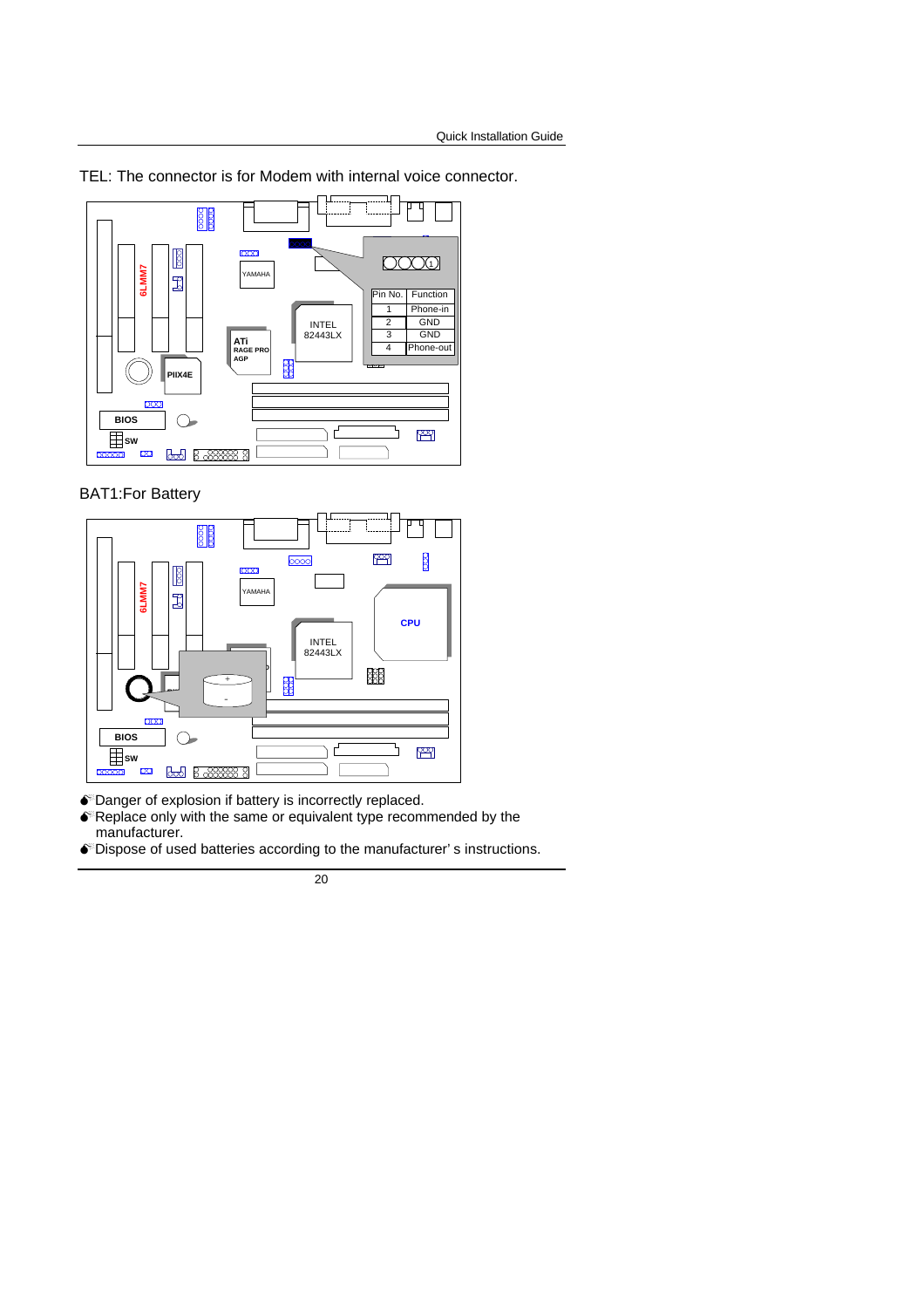6LMM7

#### **III. Top Performance Test Setting:**

The following performance data list is the testing results of some popular benchmark testing programs.

Users have to modify the value for each item in chipset features as follow



for top performance setting.

\*\*The above settings have to modify according to different kinds of CPU, SDRAM, and peripherals for your system to work properly.